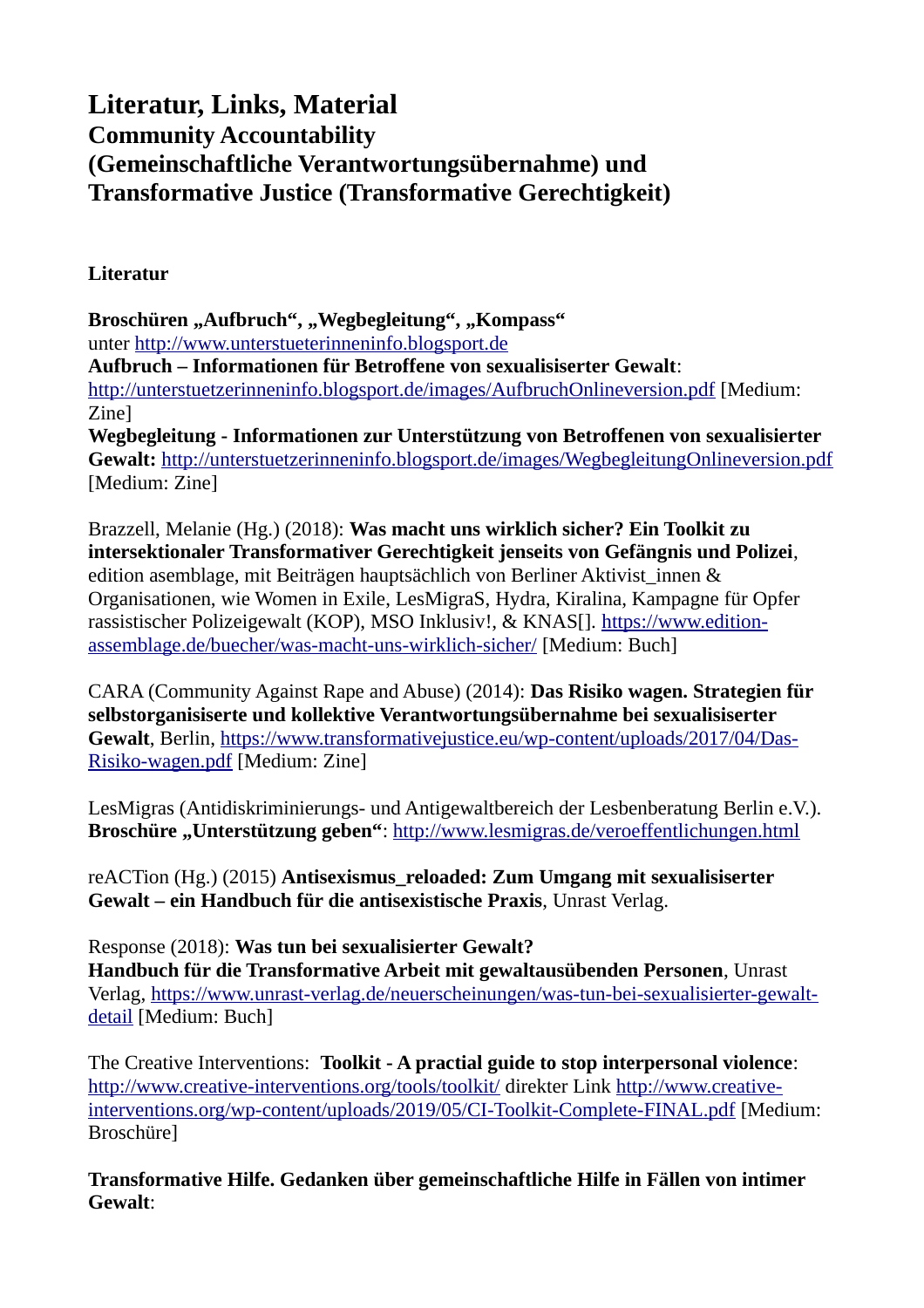<http://transformation.blogsport.de/images/TransformativeHilfe.pdf>[Medium: Zine]

Restistas: **Warum Täterarbeit nicht bei Tätern endet**: [http://resistas.blogsport.eu/?](http://resistas.blogsport.eu/?page_id=115#3) [page\\_id=115#3](http://resistas.blogsport.eu/?page_id=115#3)

## **Gruppen und Strukturen (Beispiele)**

**ask gerd\_a** - Unterstützung Betroffener von sexualisierter Gewalt, Berlin, <http://askgerda.blogsport.de/>

**asl – Antisexistischer Support Leipzig**,<http://asl.blogsport.de/>

**CARA – Communities Against Rape and Abuse** <http://cara-seattle.blogspot.com/>

**e\*space** - <https://evibes.org/ueberuns/>

**Generation Five -** Toward Transformative Justice: A liberatory approach to child sexual abuse and other forms of intimate and community violence, [http://www.generationfive.org](http://www.generationfive.org/)

**INCITE!** Activist organization of radical feminists of color; all forms of violence against women, gender non-conforming, and trans people of color:<http://www.incite-national.org/>

**ignite! Kollektiv – [www.](http://www.ignite.blackblogs.org/)**[ignite.blackblogs.org,](http://www.ignite.blackblogs.org/) [ignite@immerda.ch](mailto:ignite@immerda.ch)

**Transformative Justice Kollektiv Berlin**:<https://www.transformativejustice.eu/de/>(mit vielen Links und Material auf der Website)

**Unterstützer\*innengruppe DEFMA** Wien<http://defma.blogsport.de/>(haben aufgehört, haben aber Literatur und Material auf ihrer Website)

**Was macht uns wirklich sicher? Projekt** des Transformative Justice Kollektivs Berlin, Projekt-Website:<http://www.whatreallymakesussafe.com/#/dehome>